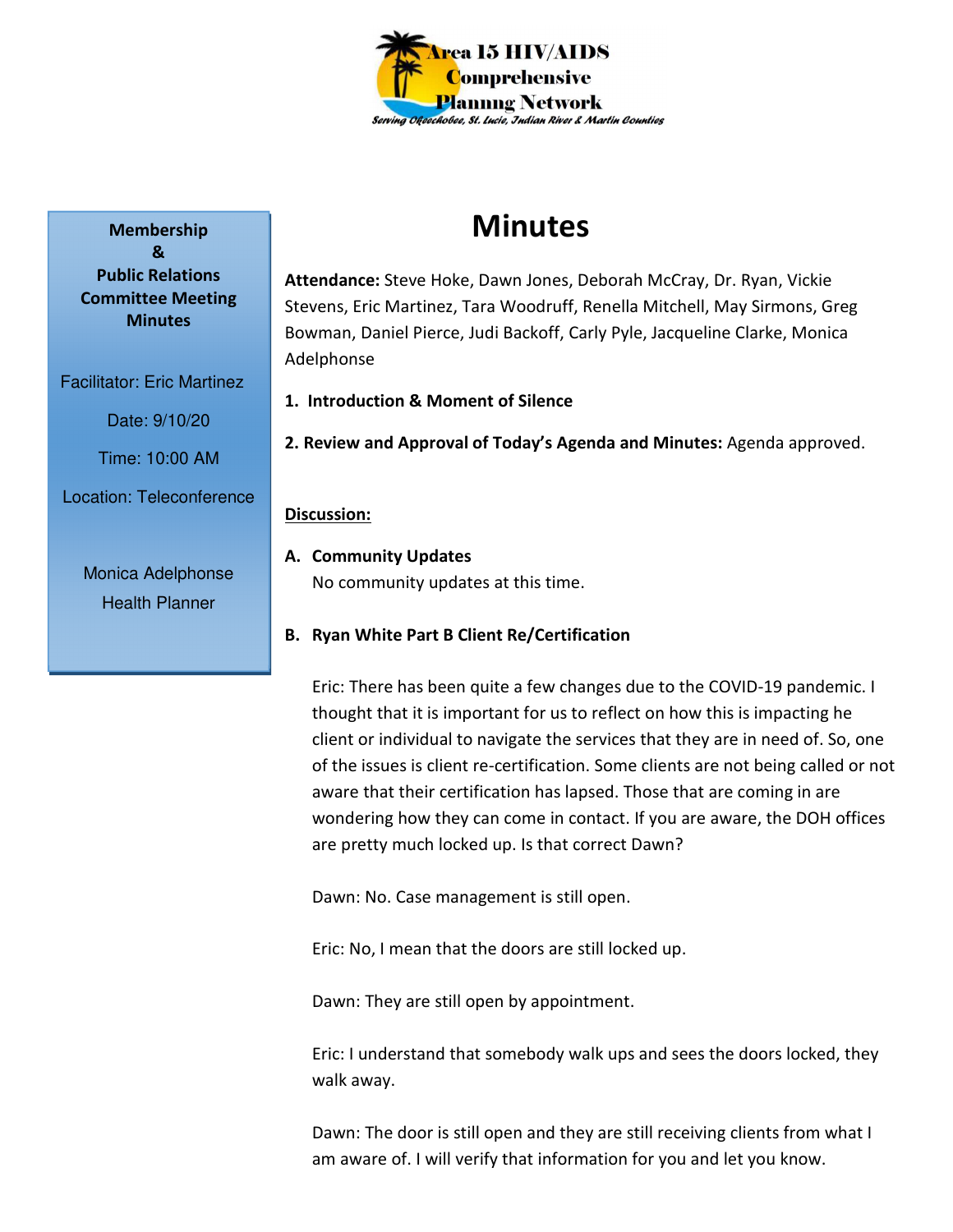Eric: That would be appreciated. From my own experience, when I went there the door was locked. Maybe it would be helpful for there to be a note on the door. Only because I knew they were there, I knew to bang on the door. I want to make sure that a client who may not know the process will know what to do.

Dawn: I will make a phone call and let you know.

Eric: Thank you. Next, has anyone heard anything about clients having difficulty recertifying or having issues recertifying.

Jacqueline Clarke: Eric, are you saying that you went there, and you weren;t able to get in and the doors were locked?

Eric: Yes, Ma'am. I knew they were there because I had just spoke to a case manager. It's a minimal barrier that could be a addressed.

Jacqueline: Things could be changing but when COVID was really high, they were sending out letters in the mail. One of our case managers retired and another went to Dr. Ragompal. I hope they can hire someone to help because the case managers filling in are having to work with their current caseloads and Martin county caseload. Unfortunately, clients are being closed because the recertifications are not being done.

Eric: Some client can go online to update.

Jacqueline: Unfortunately, I am in a rural county and not too many people are technology savvy over here.

Dawn: I have an answer for you. Yes, the doors are locked but there is a note on the door. The client should call their case manger to let them know they are here, and they will let them in. The doors in the main building are open from8-5pm and there is someone always there at single entrance. Everyone has to be screened first before they enter the building, which is why the other door have to be locked.

Eric: Ok, thank you. Has anyone else heard any other issues?

Steve: I have had 4 people try to call their case managers and they have found out that their case manager is no longer there. So I have given them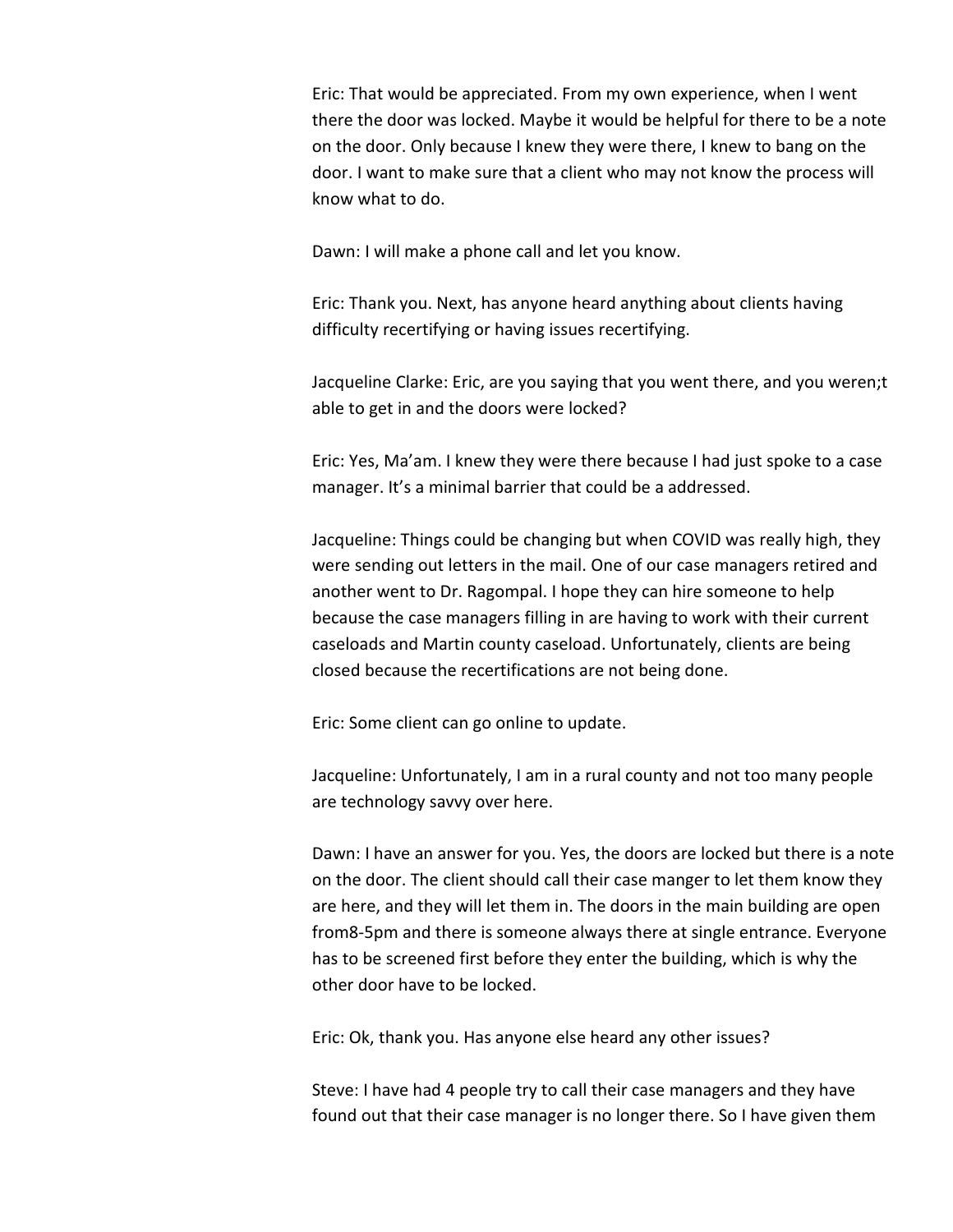the number that Dawn provided so that they can get in touch with someone. And they called that number and they were taken care of.

Eric: If there is anything we can discuss to make recertification easier, or if anyone has any ideas, please let us know by sending any email to Myself, Monica, Mary, or Dawn.

## **C. Future Client Campaign**

Eric: Has anyone thought of any ways or ideas of how we can reach more clients? Or, if we have a campaign that we can work on to promote the consortia.

Steve: Do we use social media?

Eric: We do have social media but I wanted to see if anyone has any ideas that may be floating. We are going to table this for the next meeting.

Tara: Eric, is there a flyer or brochure that the Consortia has that can be given to the case manager to be given to the patients?

Eric: There is a pamphlet that was developed some time ago. I will get with Dawn and send it out to everyone.

Dawn: We were just waiting for information to make the changes, we were waiting for Monica to get a telephone number. So when we make those changes and have them printed, we can send that information out.

Eric: Yeah, that would be great, in case someone needs to contact Monica. Hopefully, everyone has Monica's email that are on the call and once she gets her number you may be able to reach it that way. That way if there is a chance that there might be some clients that might want to join the consortia. We need clients for sure when it comes to the body. If anyone come up with any ideas, please email them.

#### **D. Website**

 Eric: We've been waiting for quite some time to get a website up and running. Now the health council is in the picture. Monica, would you like to give a brief update on where the health council is with the website?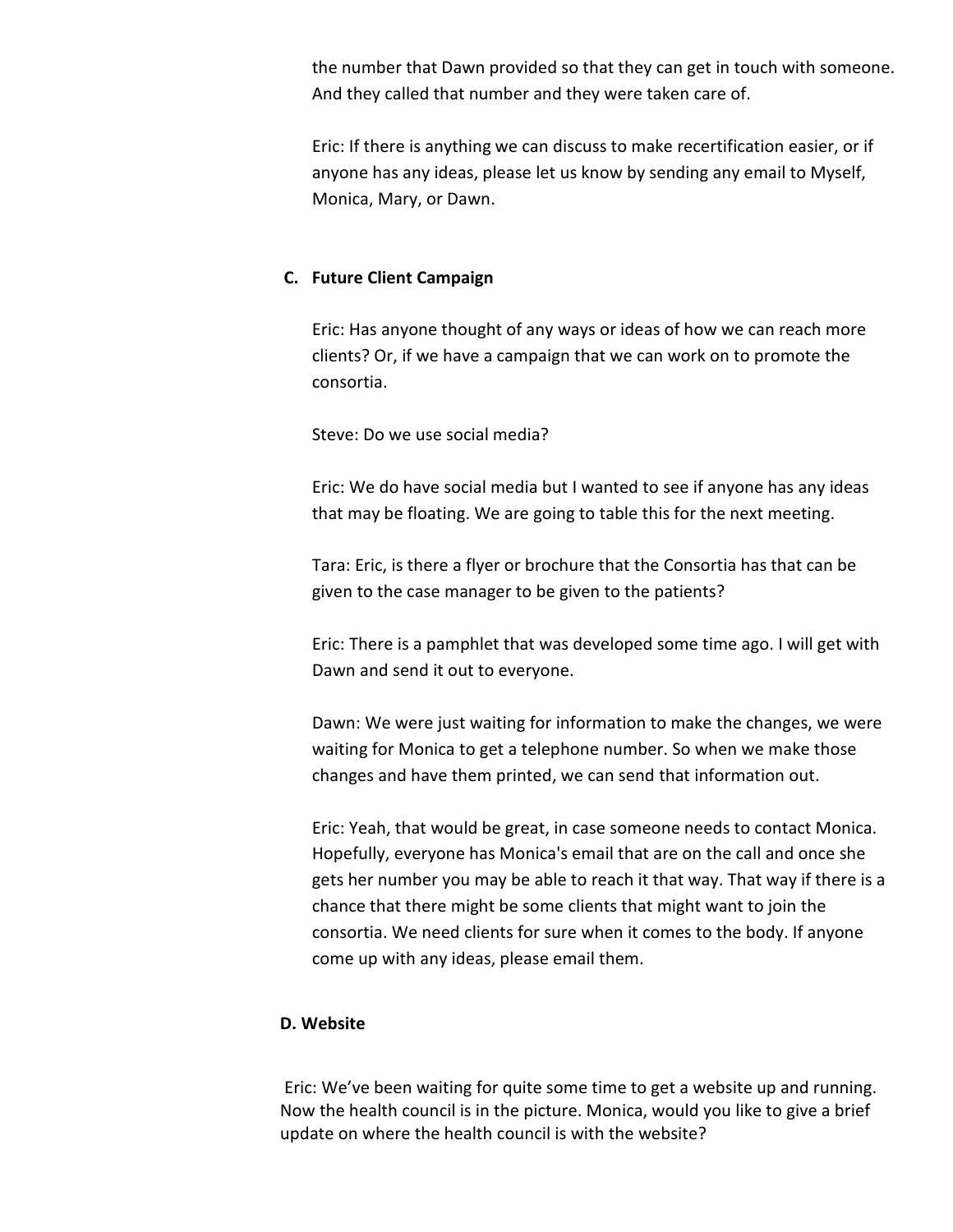Monica: Yes, so I just received the go-ahead to start looking for vendors. The website so on my and I'm going to start looking for the vendors. I did receive a couple of recommendations and then I'm also preparing the content that would be going on to the website. It's pretty much what has already been done by the consortia. There will be an About page, Upcoming meeting page, a tab for the Agendas and Minutes; also, a page for the community outreach events and update. I will be preparing the contents so that way when those vendors are selected, there will already be content. I will then present this to the Consortia of what the website will look like at that time. I'm hoping we'll be able to use do this via video. I will also email it to everyone that way we can possibly discuss any recommendations or comments that can be added on there to find those vendors. In the meeting afterwards, we should be able to discuss it more and see what the Consortia would like to be on there. Are there any comments suggestions or anything anyone wants to say about what I am just discussed?

Mary: When you are looking for the vendor for the website find out if they are going to give you administrative permission.

Monica: Yes. That is one of the things I'm going to ask them that way I can update the page outreaches and all the minutes and the agendas. I will obtaing the original png for the logo from Dawn.

Steve Hoke: Erik, when you talk about social sites. What are you talking about?

Eric Martinez: For those infected. We were just trying to brainstorm here, you know, so now there's no specific sites or anything like that at this very moment. We want to target clients in the main area, Area 15.

For the website Monica, I think you should speak with Dawn concerning the logo because the logo moves and hide.

 Dawn: That was an issue with the county print shop but, I will get with Monica about the logo.

Eric Martinez: I would agree that that's a good format that you're reaching out vendors. It is important that we keep the Committee involved in this. They might see something that we're not seeing or the company's not seeing and that might help us down the road.

## **E. Past Minutes Review**

Eric Martinez: We will now review the past meeting minutes. We will take a look at the membership minutes from October 10, 2019. Were there any changes or any corrections?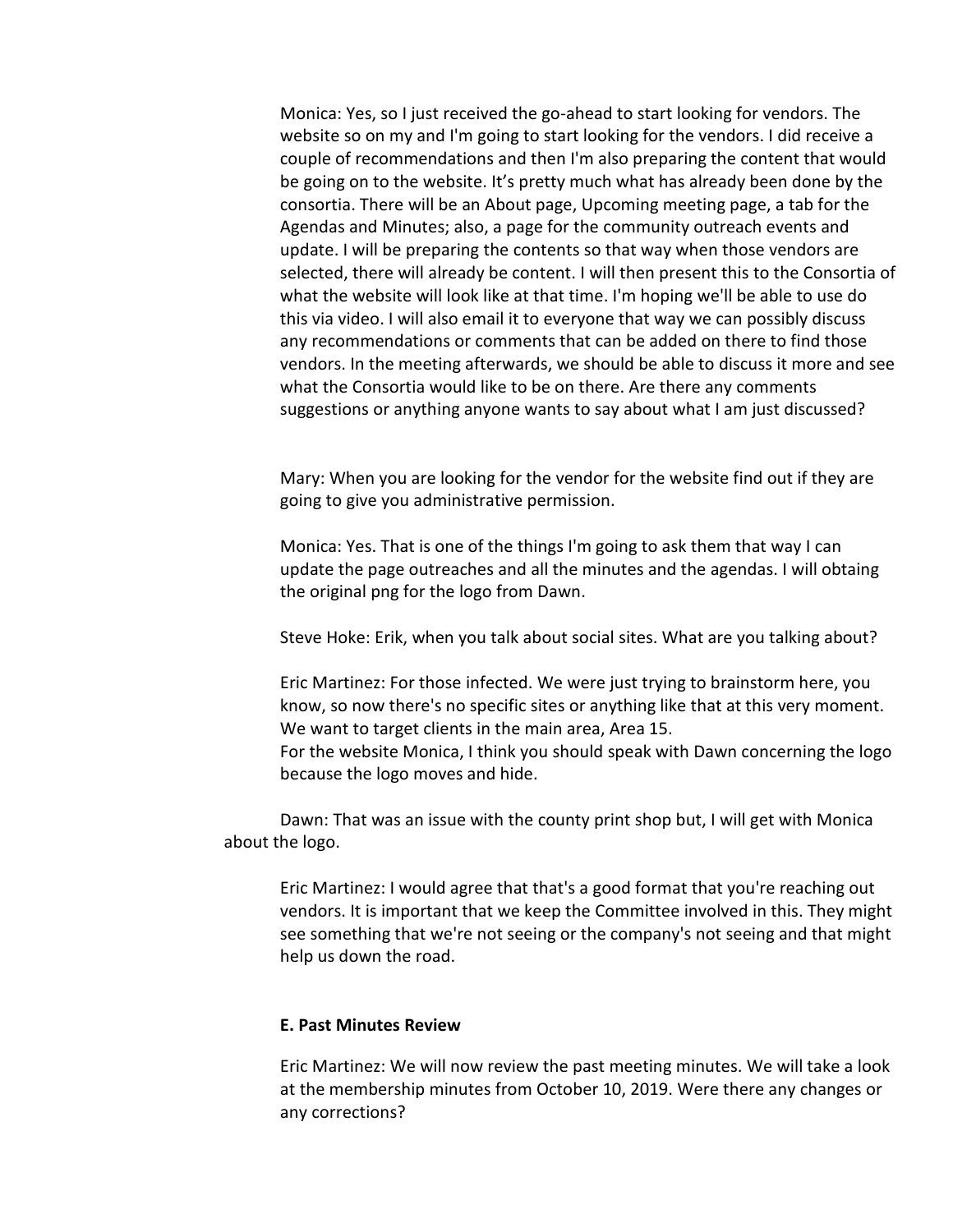Dawn: I did Eric, but it was minor. There was portion were the person interpreting stated woman.

Eric: One of the minutes said 9:00 a.m. Two of the minutes had the wrong date and the time. So I would like to see if I not mistaken. The one on 10.10.2019 has the wrong time.

Dawn: The wrong logo and stationary needs to be corrected. Some names also need to be fixed.

Steve: Are we going to make a motion to accept these minutes?

Judy: I second that motion.

Dawn: I will like to suggest we review all of the membership minutes meetings at one time. Then, review all of EQA committee minutes at one time.

Eric: Let's look at the next one and that is 11/14/2019. You should have two of them. There is some grammar that needs to corrected. If there

Dawn: It appears that Membership meeting minutes from 11.14.19 at 11am is actually EQA minutes because we're discussing Care Connection and PrEP.

Eric: That is correct and the other issues I see is that the facilitator needs to say Dawn Jones.

Steve: So are we saying the one for 1114 2019 at 11 a.m. in Membership is actually the EQA?

Eric: That is correct and facilitator needs to be changed. Moving on to the next one, 12/12.

Steve: There minutes state Midway Specialty Care and Project Response. Shouldn't it be the actual person?

Eric: That is correct, but we will need the sign the sign in sheet to correct it. If not, we will just have to leave it as is. Greg, do you have the membership for 12 12?

Greg: I have one that says membership and public relations committee meeting on 12.12. It looks like they got the minutes combined. I don't have a separate one for either one (Membership, EQA).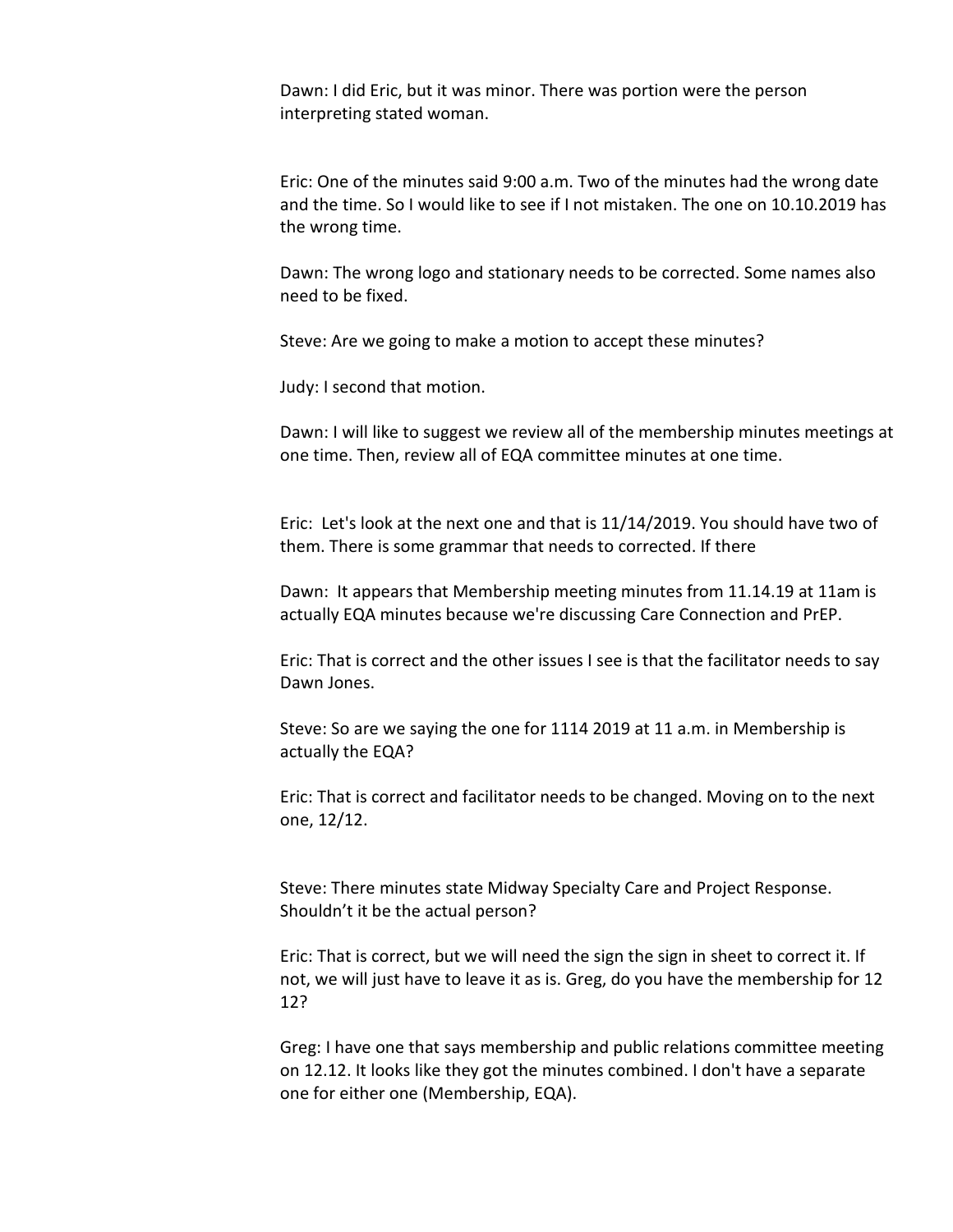Eric: So my question to the committee is that this is one that we're going to have to fix these set of minutes before we vote on it. So I would like to request that the committee accepts to table this. Is there any other one that has problems?

Mary: Yes, I agree with you. We need to table this one until next time because I think there's some statements that have my name on it that maybe Deborah. So if Deborah is listening, I would ask Deborah to look at it and see if the content that was said, is what was said by her rather than me.

Deborah: Ok.

Eric: There is one set of minutes that we are missing for a full body meeting.

Mary: One of the one of the meetings we did not have enough people, even though we met, didn't vote on anything. They're only about three of us. It was around January, around the holidays.

Greg : Are there any minutes for February and March of this year or did we stop?

Eric: Correct me if I am wrong Dawn, the recording was done on another device recording ends on that was recording on another device. We need to reflect on that and get that taken care of.

Dawn: Correct.

Greg: Did we meet in March?

Eric: We did meet in March. I am trying to download what I recorded on my phone that was done in March meeting because it was recorded on my device. Even though we did meet by phone in April, it wasn't a quorum. So we did not record that discussion.

Greg: So we did not have a meeting on May and June?

Eric: Yes, we met on July 9<sup>th</sup>. Are there any corrections in July 9th?

Steve: Yes, I see Jana from Midway Specialty does not have a last name. HRSA wants us to have complete things. Her last name should be there.

Dawn: Ok, I make the corrections with Monica and put in her last name in parentheses.

Greg: Eric, was there anything more said about the \$1 for the Ryan White clients?

Eric: Everything about the \$1 amount has been said. Greg, is there anything that needs to be corrected for the minutes on 8/13/20.

Greg: No, I don't see anything.